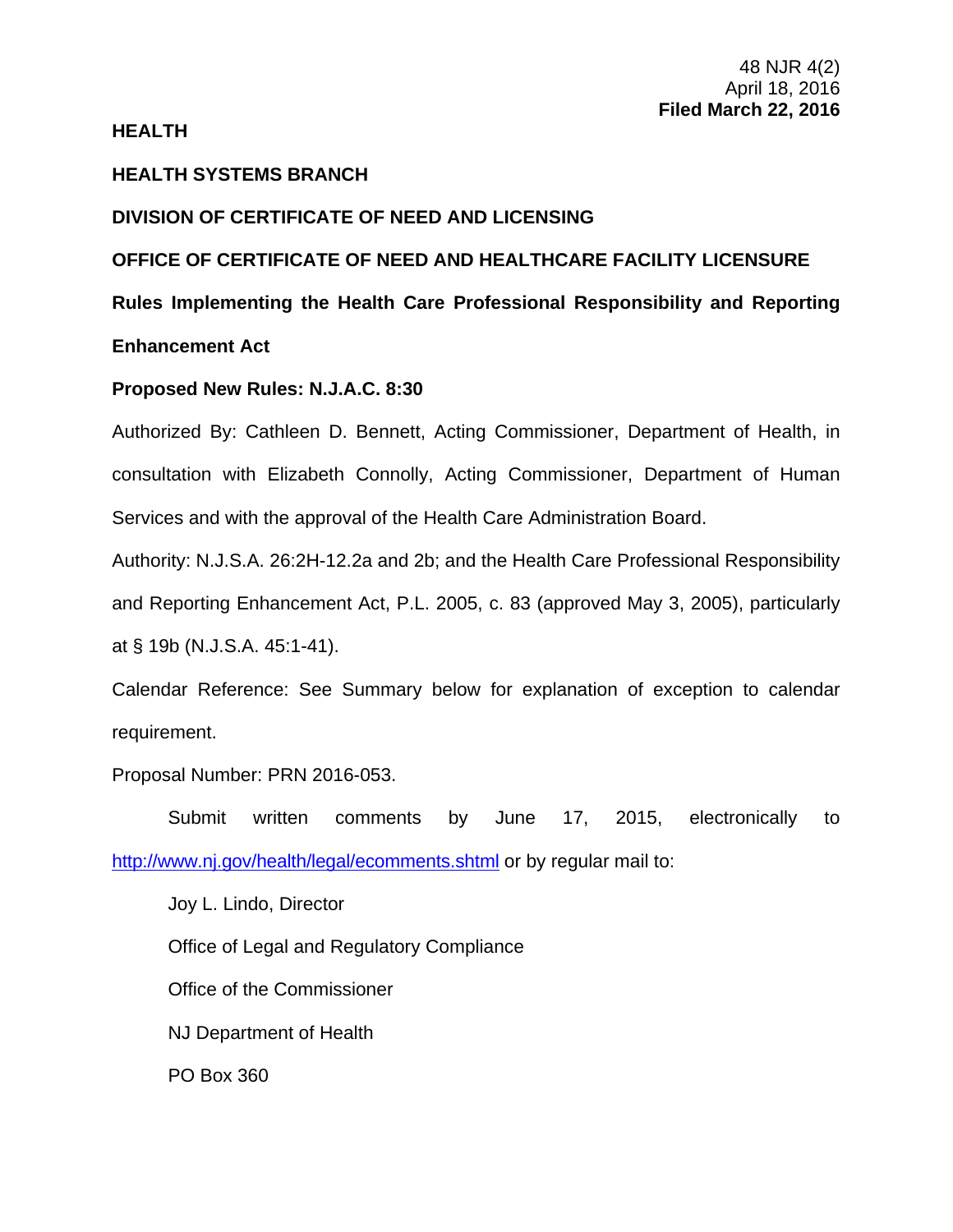Trenton, NJ 08625-0360

The agency proposal follows:

#### **Summary**

 The Department of Health (Department) is proposing new rules at N.J.A.C. 8:30, Rules Implementing the Health Care Professional Responsibility and Reporting Enhancement Act, to implement P.L. 2005, c. 83 (approved May 3, 2005), the Health Care Professional Responsibility and Reporting Enhancement Act (Act). The Act directs the Division of Consumer Affairs in the Department of Law and Public Safety (Division) and the Department to adopt rules to implement the requirements of the Act. N.J.S.A. 45:1-41. Specifically, the Act requires the Department to prescribe the form of notification that health care entities are required to file containing information regarding health care professionals and to prescribe penalties for health care entities that fail to comply with the Act. N.J.S.A. 26:2H-12.2b.e and .f. The proposed new rules would direct health care entities to the Division's applicable requirements and would establish requirements and penalties by which the Department would ensure compliance.

Proposed new N.J.A.C. 8:30-1.1 would provide the purpose and scope of the chapter, which is to implement the Act as it applies to health care entities.

Proposed new N.J.A.C. 8:30-1.2 would establish definitions of terms proposed for use in the chapter. Subsection (a) would establish that the proposed new rules would use the following terms as the Act defines them: "board," "Division," "health care entity," "health care professional," and "licensee." Subsection (b) would establish definitions of the following terms: "Clearing House Coordinator," "facility," and "Medical Practitioner Review Panel." The Act defines the term "entity" to include health care facilities licensed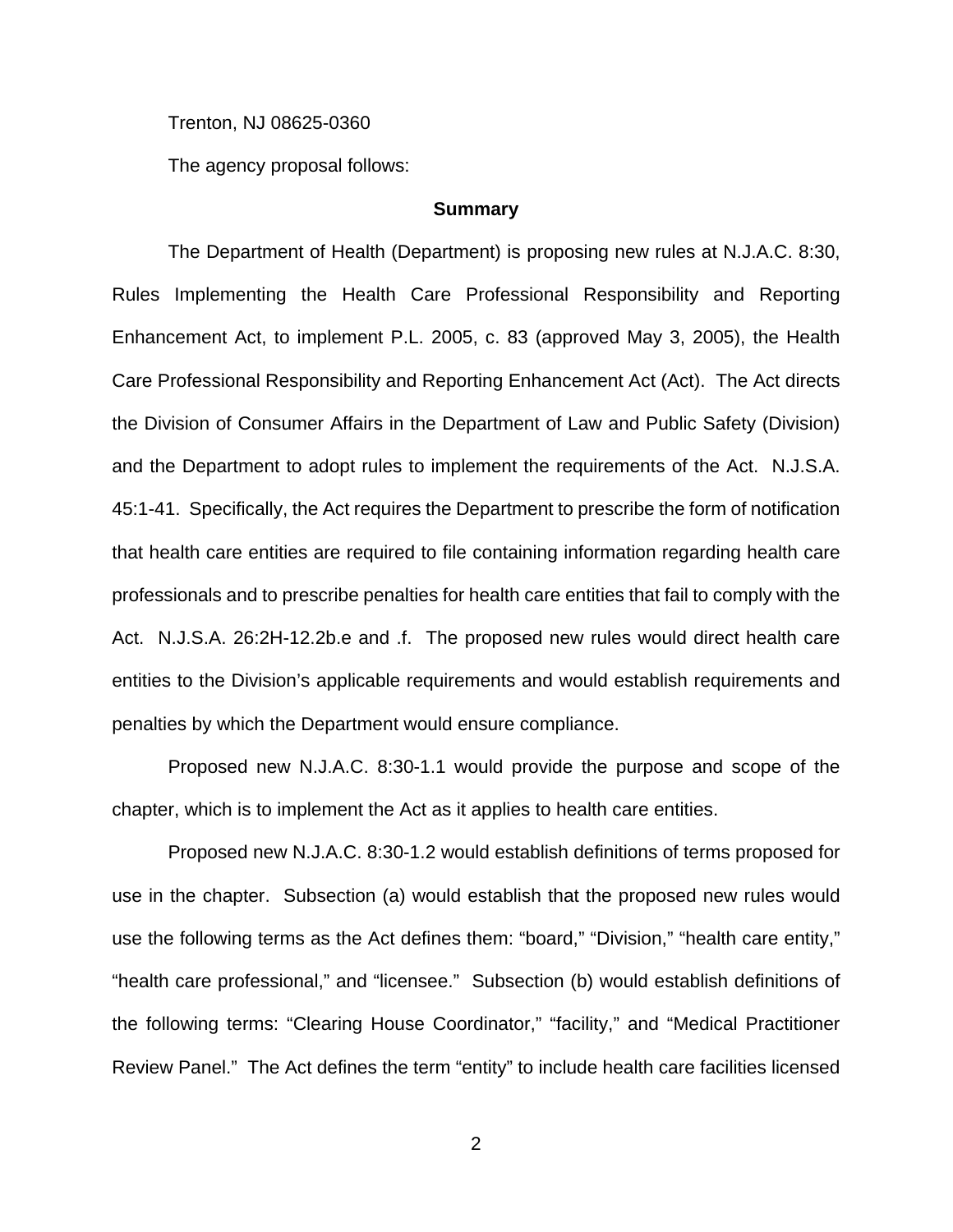by the Department pursuant to the Health Care Facilities Planning Act, N.J.S.A. 26:2H-1 et seq. and institutions licensed by other State agencies. The Department is proposing to establish a separate definition of the the term, "facility," to create a distinction between the health care facilities the Department licenses pursuant to the Health Care Facilities Planning Act, and institutions the Department regulates in a limited capacity pursuant to the Act.

Proposed new N.J.A.C. 8:30-1.3 would establish reporting requirements for health care entities. Subsection (a) would require health care entities to comply with the notification requirements at N.J.A.C. 13:45E-3.1. Subsection (b) would require health care entities to use the report required pursuant to N.J.A.C. 13:45E-5.1 when providing notification to the Clearing House Coordinator. Subsection (c) would require health care entities to cooperate with information requests from the Division, a board or the Medical Practitioner Review Panel. Subsection (d) would require health care entities to comply with N.J.A.C. 13:45E-3.3 in executing a joint report with a healthcare professional to the Clearing House Coordinator. Subsection (e) would require health care entities to comply with N.J.A.C. 13:45E-4.1 by providing a copy of a report submitted to the Clearing House Coordinator to a healthcare professional who is the subject of the report. Subsection (f) would require health care entities to provide a copy of the notice submitted to the Clearing House Coordinator to a staffing agency or healthcare services firm when the health care professional who is the subject of the notice is providing services to the health care entity pursuant to a contract with a staffing agency or health care services firm.

Proposed new N.J.A.C. 8:30-1.4 would establish procedures applicable to facilities that address inquiries about health care professionals and responses thereto. Subsection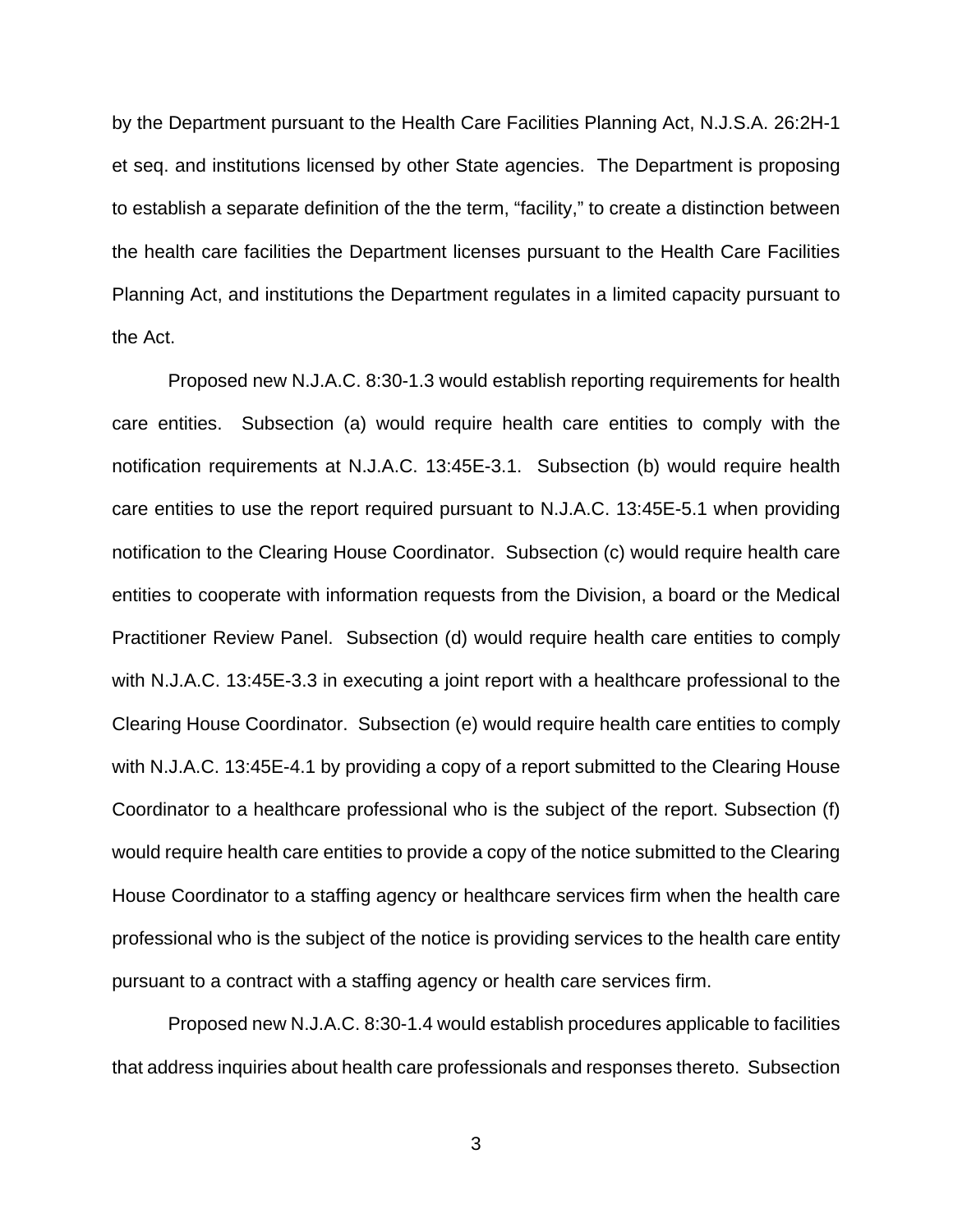(a) would require facilities making inquiries pursuant to N.J.S.A. 26:2H-12.2.c and N.J.A.C. 13:45E-6.1 to use the Health Care Facility Inquiry Regarding Health Care Professional form, to be incorporated by reference into the rule as N.J.A.C. 8:30 Appendix. Subsection (b) would allow a health care entity to use the Health Care Facility Inquiry Regarding Health Care Professional form in making inquiries to facilities and health care entities. Subsection (c) would require facilities responding to validly executed inquiries made pursuant to N.J.S.A. 26:2H-12.2.c and N.J.A.C. 13:45E-6.1 to respond thereto within eight days of receipt of a validly executed request. Subsection (d) would require facilities to respond to requests made pursuant to N.J.S.A. 26:2H-12.2.c and N.J.A.C. 13:45E-6.1 by health care entities other than facilities by means of a validly executed writing other than the form at Chapter 30 Appendix in accordance with the section, to use the form to respond, and to attach the writing or a copy thereof to the form.

Proposed new N.J.A.C. 8:30-1.5 would address the maintenance of records and disciplinary actions and would track the requirements of the Act. Subsection (a) would require the maintenance, for seven years after an occurrence, of all documented complaints of events related to patient care provided by, and records of disciplinary proceedings or actions against, a health care professional whom an entity has employed and/or with whom the entity has had an affiliation. Subsection (b) would identify the State entities to which the entity must provide access to these records. Subsection (c) would require an entity to maintain all records and source data relating to the entity's mortality, morbidity, complication, infection, and readmission for the preceding four years and would identify the State entities to which the entity must provide access to these records. Paragraph (c)1 would make records subject to subsection (c) subject to the seven-year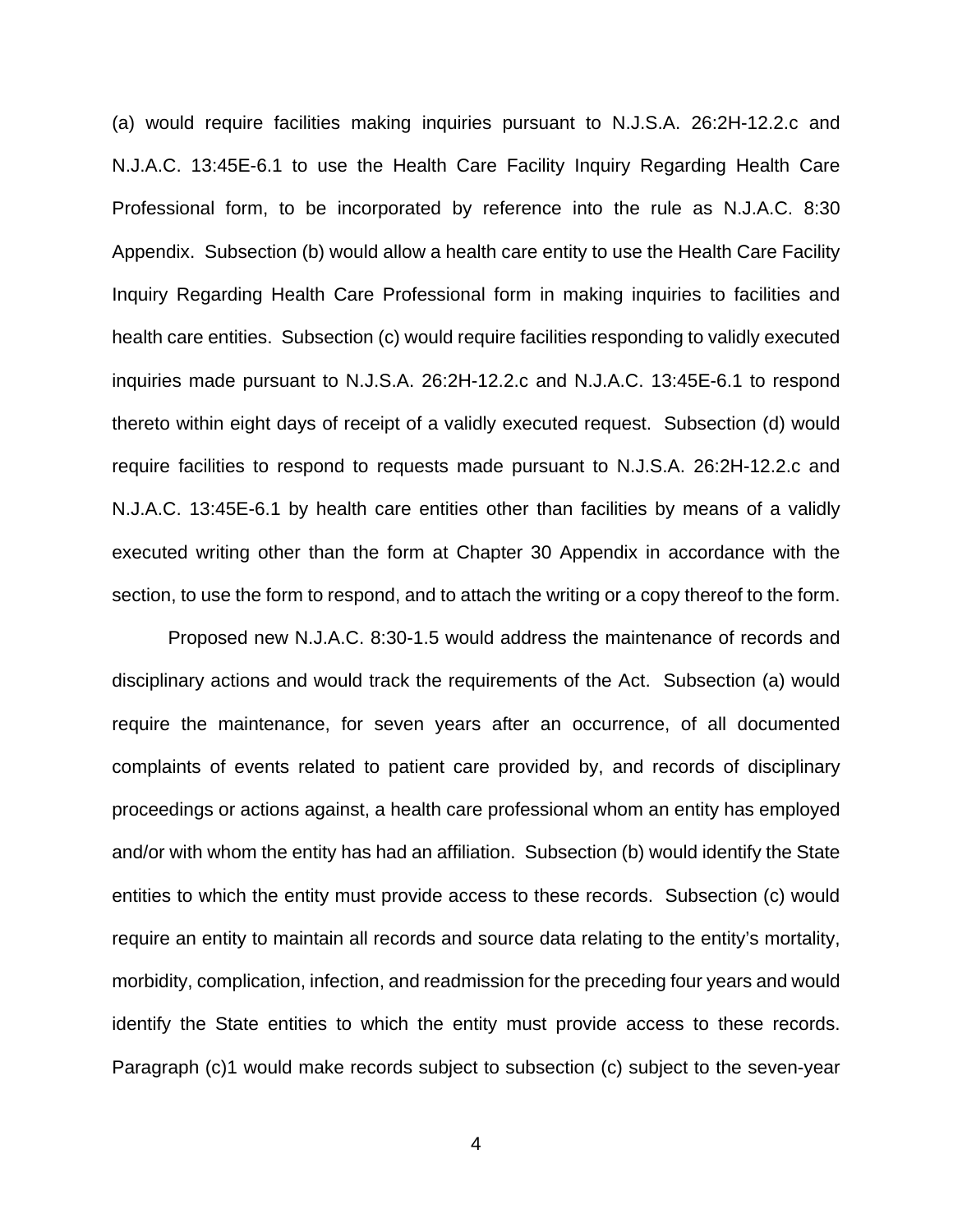retention requirement in subsection (a) if the records relate to a specific health care professional.

Proposed new N.J.A.C. 8:30-1.6 would establish penalties for violations of N.J.A.C. 8:30.

As the Department has provided a 60-day comment period on this notice of proposal, this notice is excepted from the rulemaking calendar requirement pursuant to N.J.A.C. 1:30-3.3(a)5.

#### **Social Impact**

The proposed new rules would have a beneficial social impact on health care entities and the public. Health care entities, like other employers, may shed problem employees without disclosing to prospective new employers that the employee was a problem employee. The proposed new rules would require health care entities, including health care facilities that the Department licenses, to comply with the standards at N.J.A.C. 13:45E for reporting health care professionals and disclosing information requested from an inquiring entity.

The proposed new rules, implementing the Act, in conjunction with the rules at N.J.A.C. 13:45E, would protect the public through a system designed to identify health care professionals whose conduct may adversely affect patient care.

#### **Economic Impact**

The Department expects that the proposed new rules would have minimal economic impact on the public because they would not impose any additional direct costs on the State budget. The proposed new rules would not have an economic impact on patients. The proposed new rules would have an economic impact on the Department,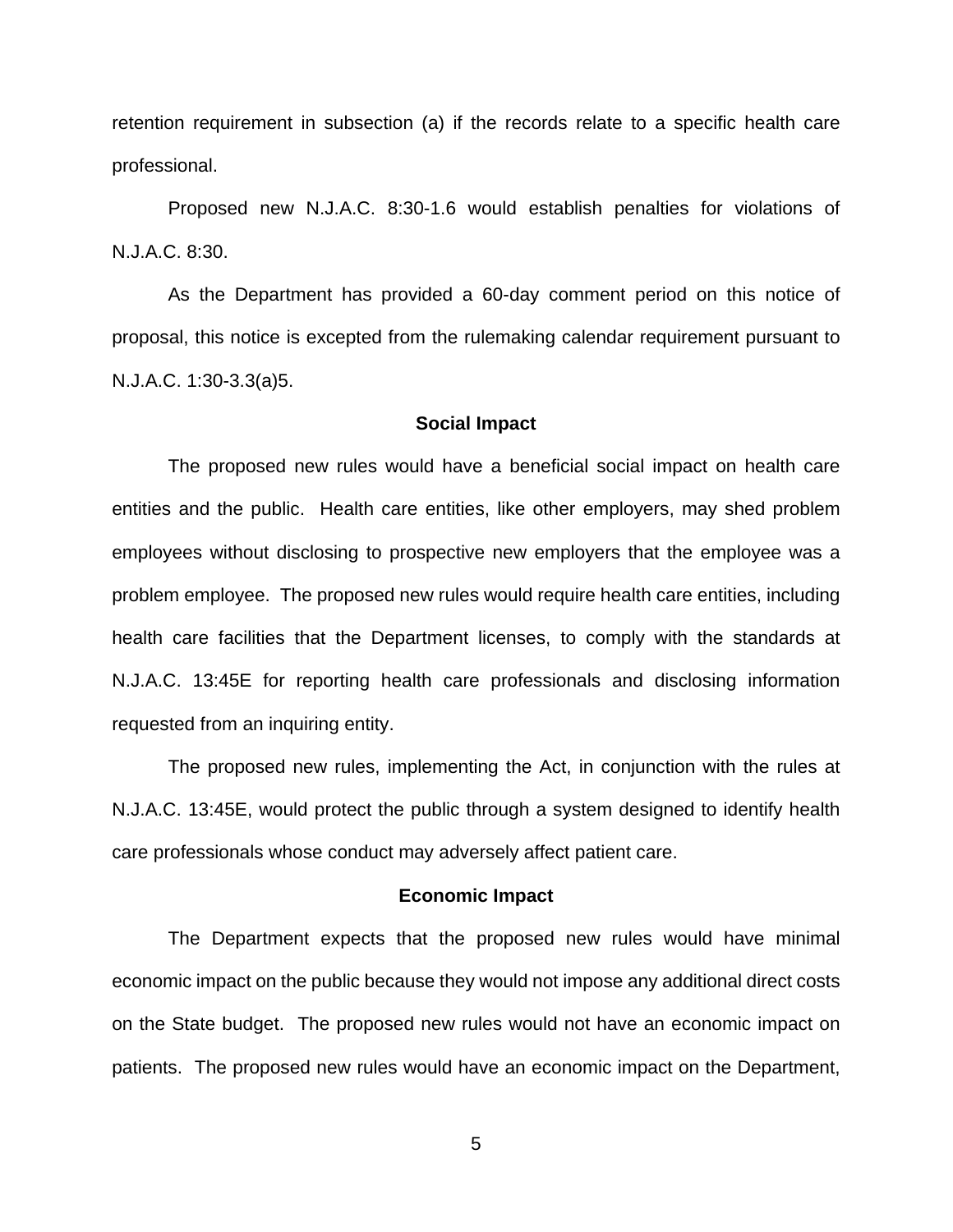which would incur staffing and administrative expenses to address violations of the rules. The proposed new rules would have an economic impact on health care entities, which would incur staffing, administrative, and recordkeeping expenses in order to comply, and penalties in the event of noncompliance. The Department is without sufficient information and experience in the implementation of this new law to estimate the costs of staffing, administrative, and recordkeeping expenses. The incurrence of penalties would depend on the nature of the offense as it relates to the penalty scale and amounts at proposed new N.J.A.C. 8:30-1.6.

#### **Federal Standards Statement**

There are no Federal standards applicable to the proposed new rules. Therefore, no Federal standards analysis is required.

#### **Jobs Impact**

The Department does not anticipate that the proposed new rules would result in an increase or decrease in the number of jobs available in the State.

#### **Agriculture Industry Impact**

The proposed new rules would not have an impact on the agriculture industry.

#### **Regulatory Flexibility Analysis**

The proposed new rules would impose reporting, recordkeeping, and compliance requirements on health care entities. Some of these health care entities are small businesses as defined in the Regulatory Flexibility Act, N.J.S.A. 52:14B-16 et seq.

The Summary above describes the reporting, recordkeeping, and compliance requirements that the proposed new rules would impose on health care entities. The Economic Impact above describes the potential costs associated with compliance.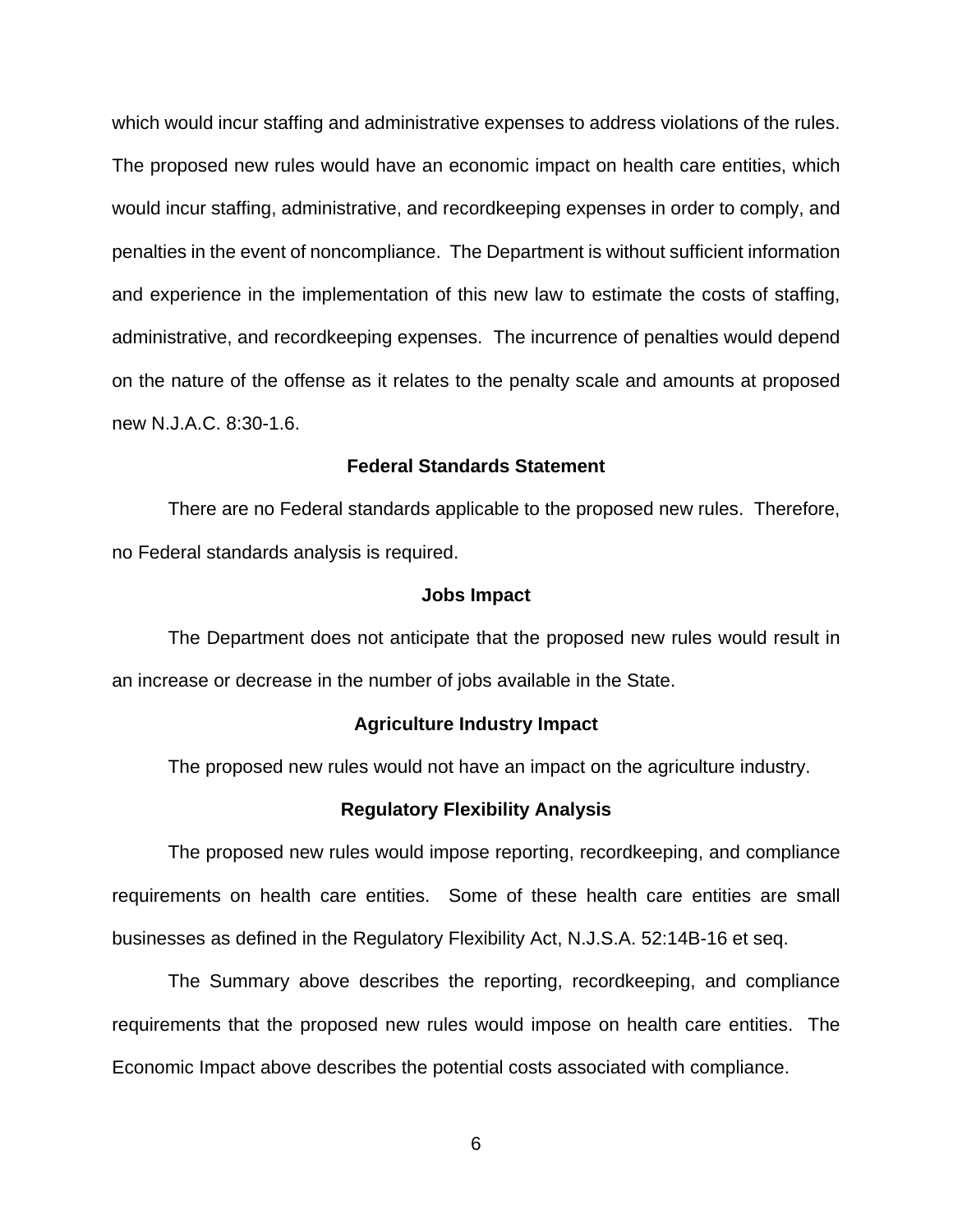The Department does not anticipate that the proposed new rules would require small businesses that would be subject thereto to retain the services of professionals to comply.

The proposed new rules would not impose lesser or differing standards based on business size. The proposed new rules would establish standards that would be consistent, and the minimum standards necessary to comply, with the Act. The Act does not grant the Department discretion to impose lesser or differing standards based on business size, but rather requires uniform application of the Act, and the rules promulgated pursuant thereto, to all health care entities, regardless of business size.

#### **Housing Affordability Impact Analysis**

The proposed new rules would have an insignificant impact on the affordability of housing in New Jersey and there is an extreme unlikelihood that the proposed new rules would evoke a change in the average costs associated with housing because the rules only affect health care entities.

#### **Smart Growth Development Impact Analysis**

The proposed new rules would have an insignificant impact on smart growth and there is an extreme unlikelihood that the proposed new rules would evoke a change in housing production in Planning Areas 1 or 2, or within designated centers, under the State Development and Redevelopment Plan in New Jersey because the rules only affect health care entities.

**Full text** of the proposed new rules follows: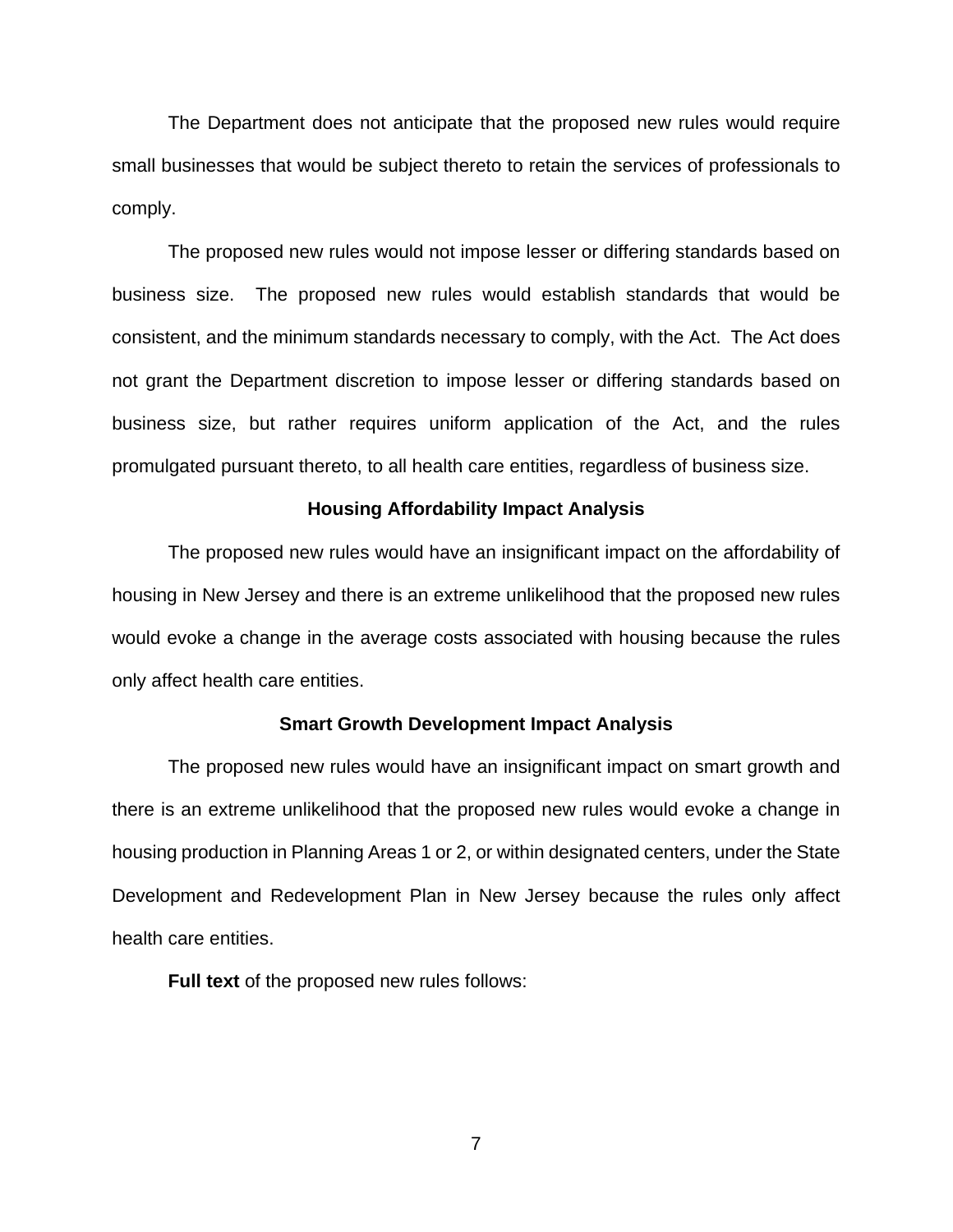#### CHAPTER 30

# RULES IMPLEMENTING THE HEALTH CARE PROFESSIONAL RESPONSIBILITY AND REPORTING ENHANCEMENT ACT

SUBCHAPTER 1. RULES IMPLEMENTING THE HEALTH CARE PROFESSIONAL RESPONSIBILITY AND REPORTING ENHANCEMENT ACT

8:30-1.1 Purpose and scope

(a) This chapter implements the Health Care Professional Responsibility and Reporting Enhancement Act, P.L. 2005, c. 83 (approved May 3, 2005), and is to apply consistent with N.J.A.C. 13:45E.

(b) This chapter applies to all health care entities.

8:30-1.2 Definitions

(a) The following words and terms are defined in the Act at P.L. 2005, c. 83 at §§ 2 and/or 4 (N.J.S.A. 26:2H-12.2b and/or 45:1-28) and are used in this chapter as defined in the Act:

"Board";

"Division";

"Health care entity";

"Health care professional"; and

"Licensee."

(b) The following words and terms, as used in this chapter, shall have the following meanings, unless the context clearly indicates otherwise: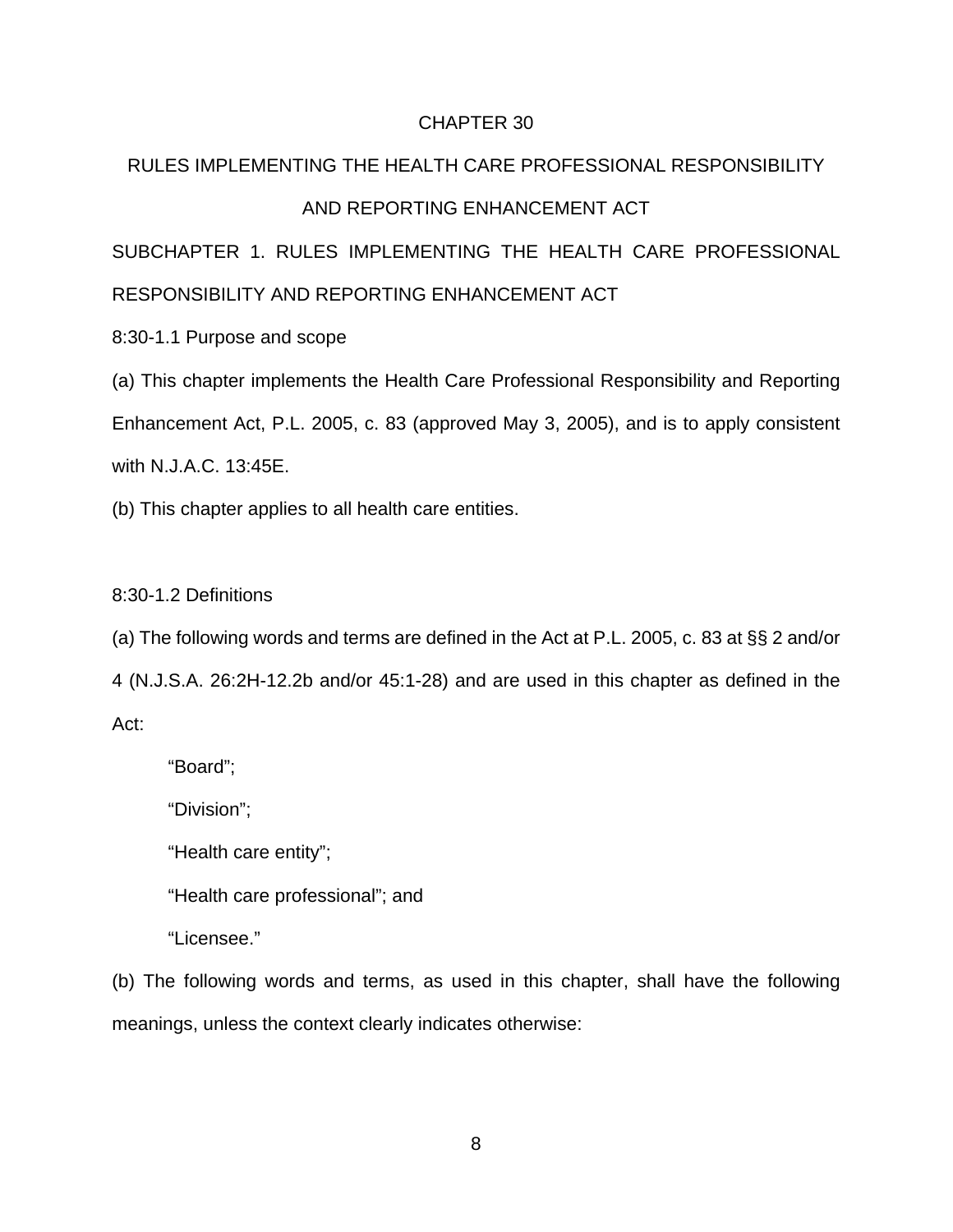"Act" means the Health Care Professional Responsibility and Reporting Enhancement Act, P.L. 2005, c. 83 (approved May 3, 2005).

"Clearing House Coordinator" means a "Health Care Professional Information Clearinghouse Coordinator" as N.J.S.A. 45:1-40 uses that term, and a "Clearing House Coordinator" as N.J.A.C. 13:45E defines that term.

"Facility" means a health care facility licensed pursuant to N.J.S.A. 26:2H-1 et seq.

"Medical Practitioner Review Panel" or "review panel" means the Medical Practitioner Review Panel established pursuant to N.J.S.A. 45:9-19.8.

8:30-1.3 Reporting requirements

(a) A health care entity shall comply with the requirements of N.J.A.C. 13:45E-3.1 for notification to the Clearing House Coordinator.

(b) A health care entity shall use the form of report required pursuant to N.J.A.C. 13:45E-

5.1 when providing notification to the Clearing House Coordinator.

(c) A health care entity shall cooperate with a request for information by the Division, a board, or the Medical Practitioner Review Panel.

(d) A health care entity shall comply with N.J.A.C. 13:45E-3.3 by executing a joint report to the Clearing House Coordinator with a healthcare professional.

(e) A health care entity shall comply with N.J.A.C. 13:45E-4.1 by providing a copy of a report filed with the Clearing House Coordinator to the health care professional who is the subject of the report.

(f) A health care entity shall provide a copy of the notice submitted to the Clearing House Coordinator in accordance with (a) above to a staffing agency or healthcare services firm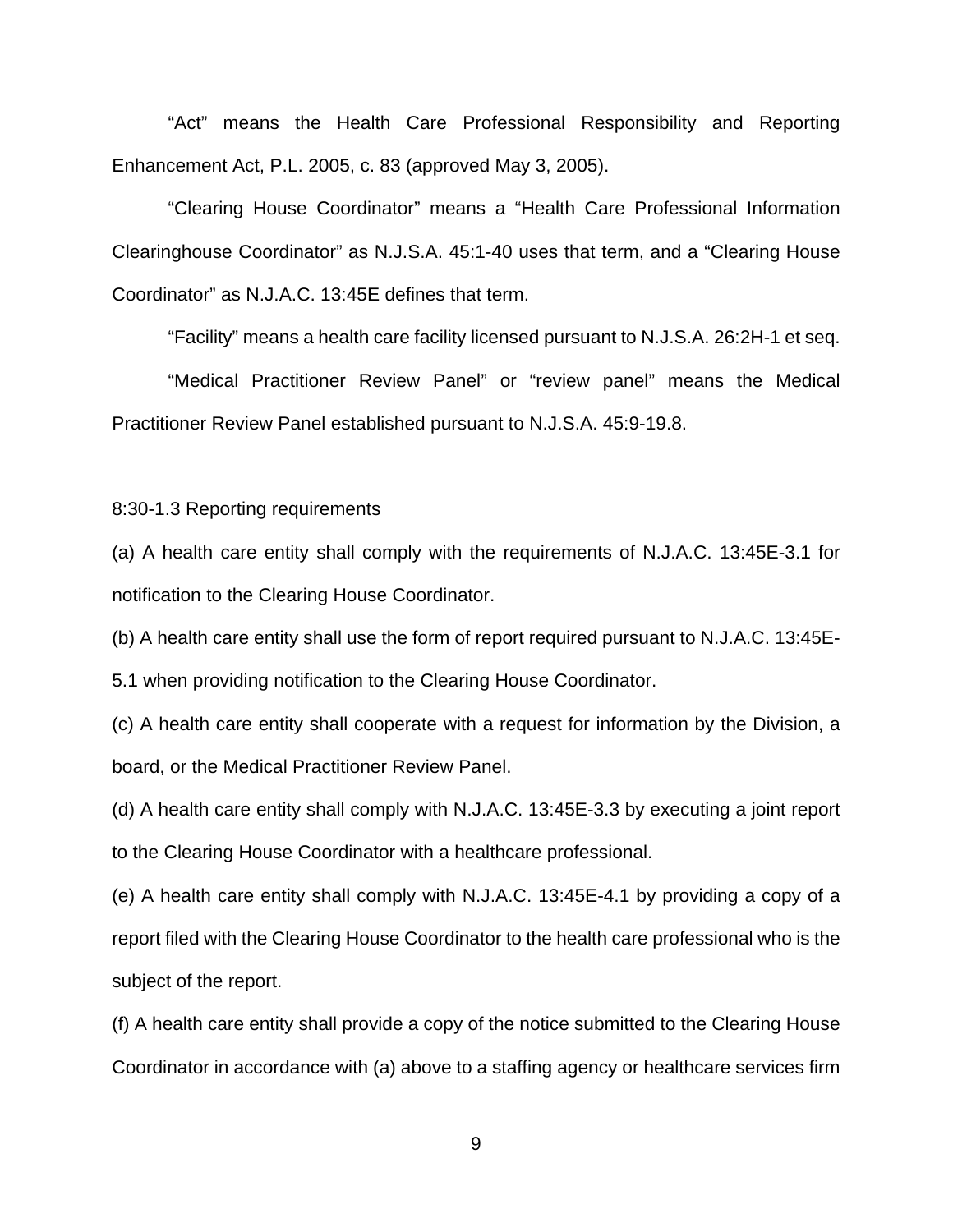when the health care professional who is the subject of the notice is providing services to the health care entity pursuant to a contract with a staffing agency or health care services firm.

8:30-1.4 Inquiry using, and response to, a Health Care Facility Inquiry Regarding Health Care Professional form; response time; response to non-form written requests (a) A facility inquiring about a healthcare professional pursuant to N.J.S.A. 26:2H-12.2c and N.J.A.C. 13:45E-6:

1. Shall use the Health Care Facility Inquiry Regarding Health Care Professional form, CN-9, incorporated herein by reference as N.J.A.C. 8:30 Appendix and available from the Department's website at www.nj.gov/health/forms (inquiry form), in making an inquiry to another facility; and

2. May use the inquiry form in making inquiries to health care entities other than facilities.

(b) A health care entity may use the inquiry form in making inquiries to facilities and health care entities.

(c) A facility that receives a validly executed inquiry form from any health care entity shall complete and return the form and any other information required pursuant to N.J.S.A. 26:2H-12.2c and N.J.A.C. 13:45E-6.1 to the inquiring health care entity within eight business days of receipt of the inquiry form.

(d) A facility that receives a validly executed written request for information about a health care professional pursuant to N.J.S.A. 26:2H-12.2c and N.J.A.C. 13:45E-6.1 from a health care entity other than a facility by means of a writing made other than by use of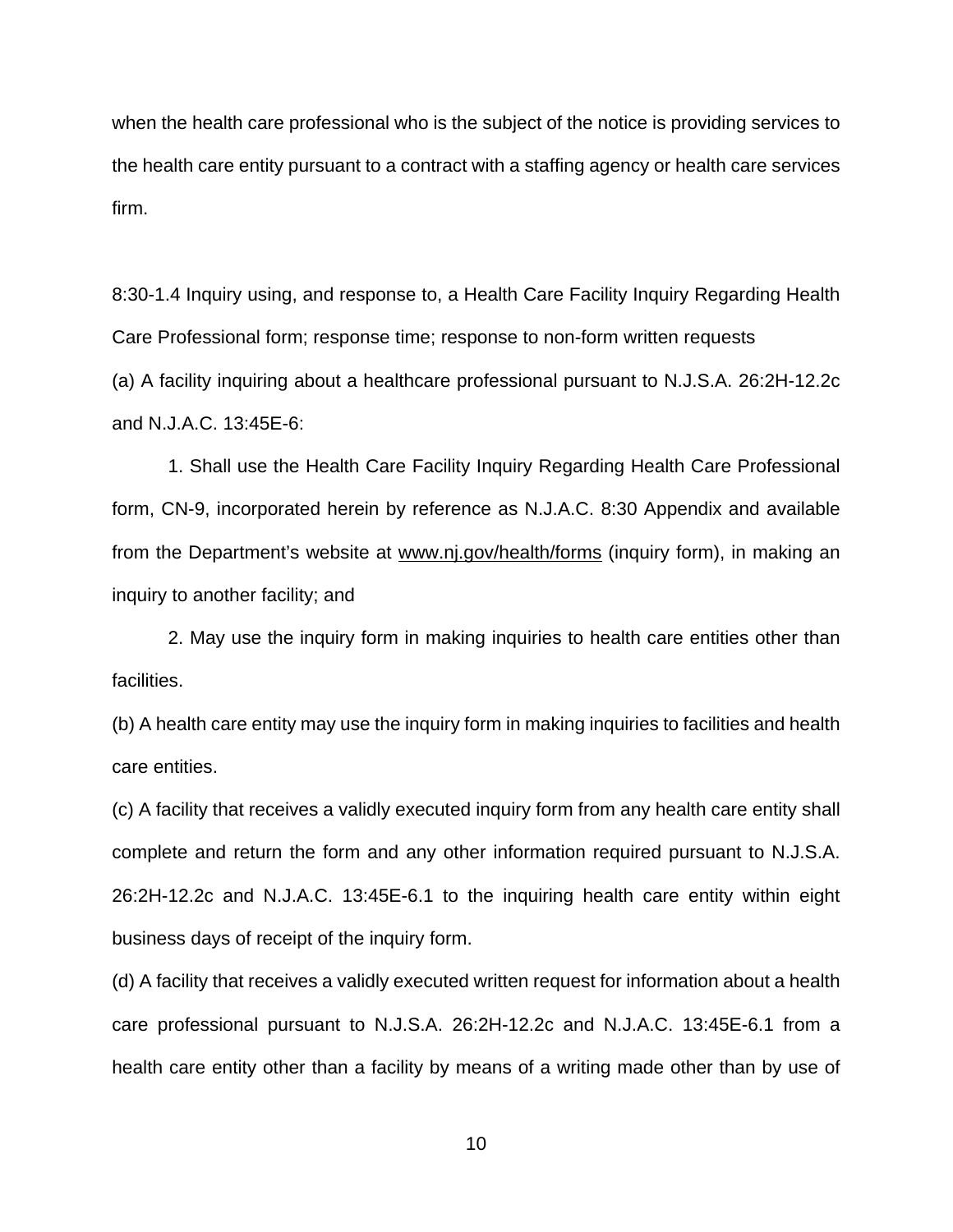the inquiry form shall respond to the request using the inquiry form in accordance with this section and attach the written request or a copy thereof to the inquiry form.

8:30-1.5 Maintenance of records of complaints and disciplinary actions

(a) Unless another applicable law requires retention for a longer period, in which case (d) below shall apply, a health care entity shall maintain and retain, for seven years from the date of the occurrence that triggered the creation of the record, all records of all documented complaints of events related to patient care provided by, and disciplinary proceedings or actions against, a health care professional:

1. Whom the health care entity employs and/or has employed; and/or

2. With whom the health care entity has and/or has had an affiliation.

(b) A health care entity shall make available to the Department, the Division, the board that licenses or otherwise authorizes the health care professional to practice, and the Medical Practitioner Review Panel, as applicable, upon request, records maintained and retained pursuant to (a) above, including records the enity has pertaining a health care professional created prior to January 12, 1990 (the effective date of the Professional Medical Conduct Reform Act of 1989, P.L. 1989, c. 300).

(c) Unless another applicable law requires retention for a longer period, in which case (d) below shall apply, a health care entity shall maintain and retain, for four years from the date of the occurrence that triggered the creation of the record, all records and source data relating to the entity's mortality, morbidity, complication, infection, and readmission rates and shall make the records available to the Department, the Division, the board that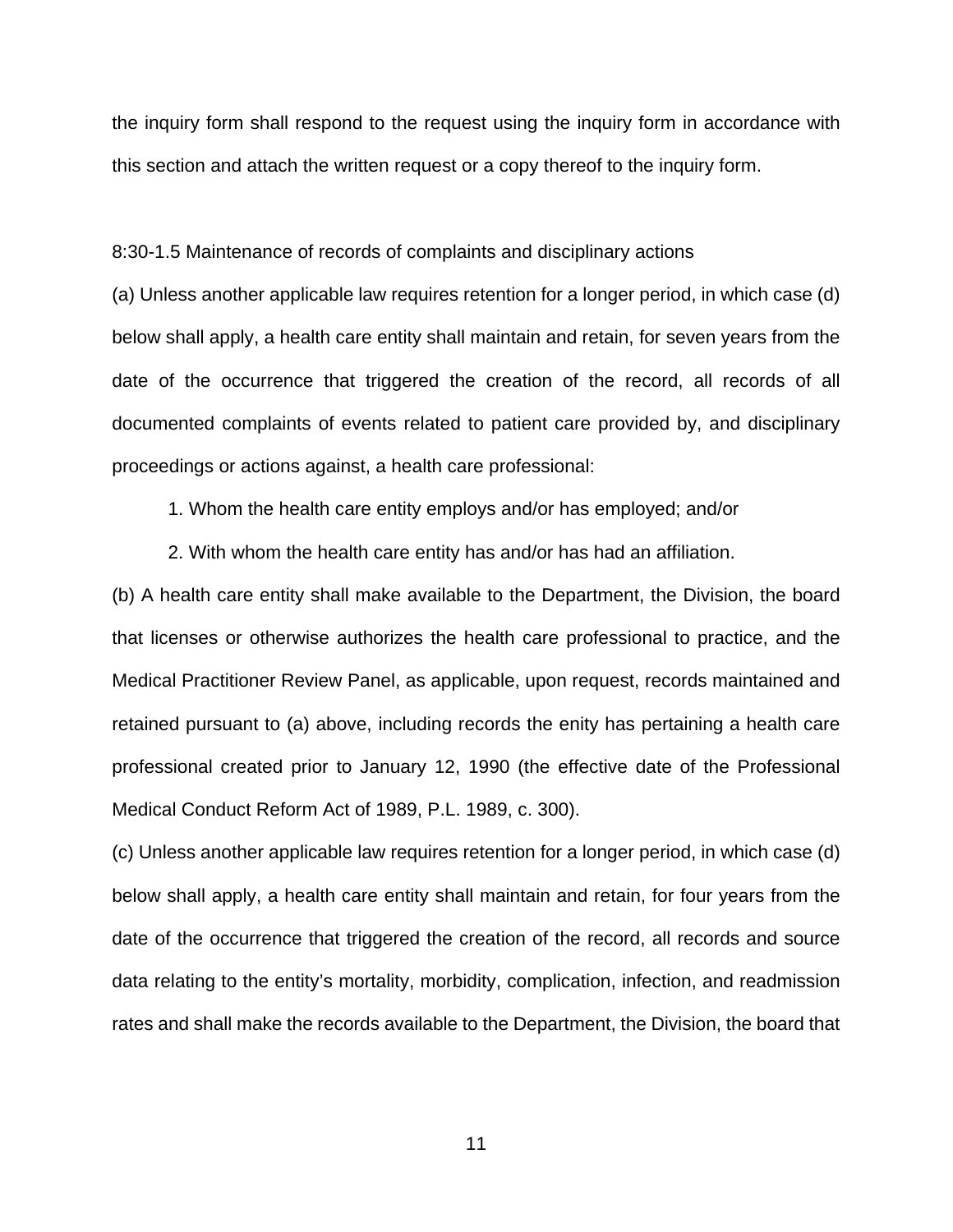licenses or otherwise authorizes the health care professional to practice, and the Medical Practitioner Review Panel, as applicable, upon request, provided:

1. A health care entity shall retain, in accordance with (a) above, records of the nature described in (c) above that relate to a specific health care professional.

(d) If another applicable law requires retention for a longer period than as provided in this section, that law shall control.

8:30-1.6 Civil monetary penalties

(a) Pursuant to N.J.S.A. 26:2H-12.2b, health care entities are subject to the following penalties for failing to comply with this chapter:

1. \$500.00 per violation, which the Department may assess for each day of noncompliance it finds, for failing to notify the Clearing House Coordinator or failing to comply with a request for information from the Division or the Medical Practitioner Review Panel, as required by N.J.A.C. 8:30-1.3(b);

2. \$250.00 per violation for failing to comply with N.J.A.C. 8:30-1.3(c);

3. \$1,000 per violation for failing to comply with N.J.A.C. 8:30-1.3(d);

4. \$250.00 per violation, which the Department may assess for each day of noncompliance it finds, for failing to respond in a timely and/or truthful manner to an inquiry submitted pursuant to N.J.A.C. 8:30-1.4;

5. \$500.00 per violation, which the Department may assess for each day of noncompliance it finds, for failing to comply with a request for records submitted pursuant to N.J.A.C. 8:30-1.5; and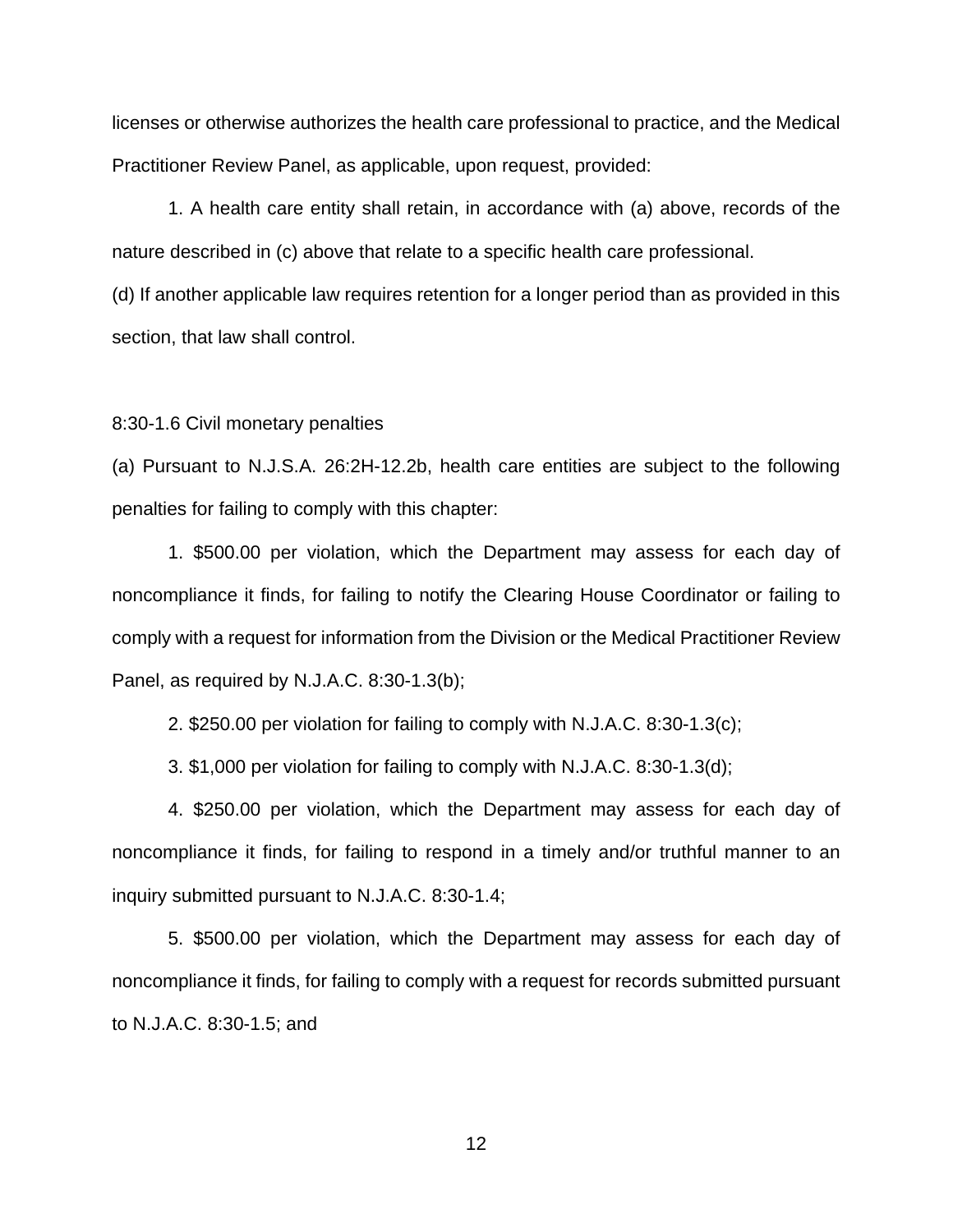6. Up to \$1,000 per violation for failing to maintain the records as required by N.J.A.C. 8:30-1.5.

# APPENDIX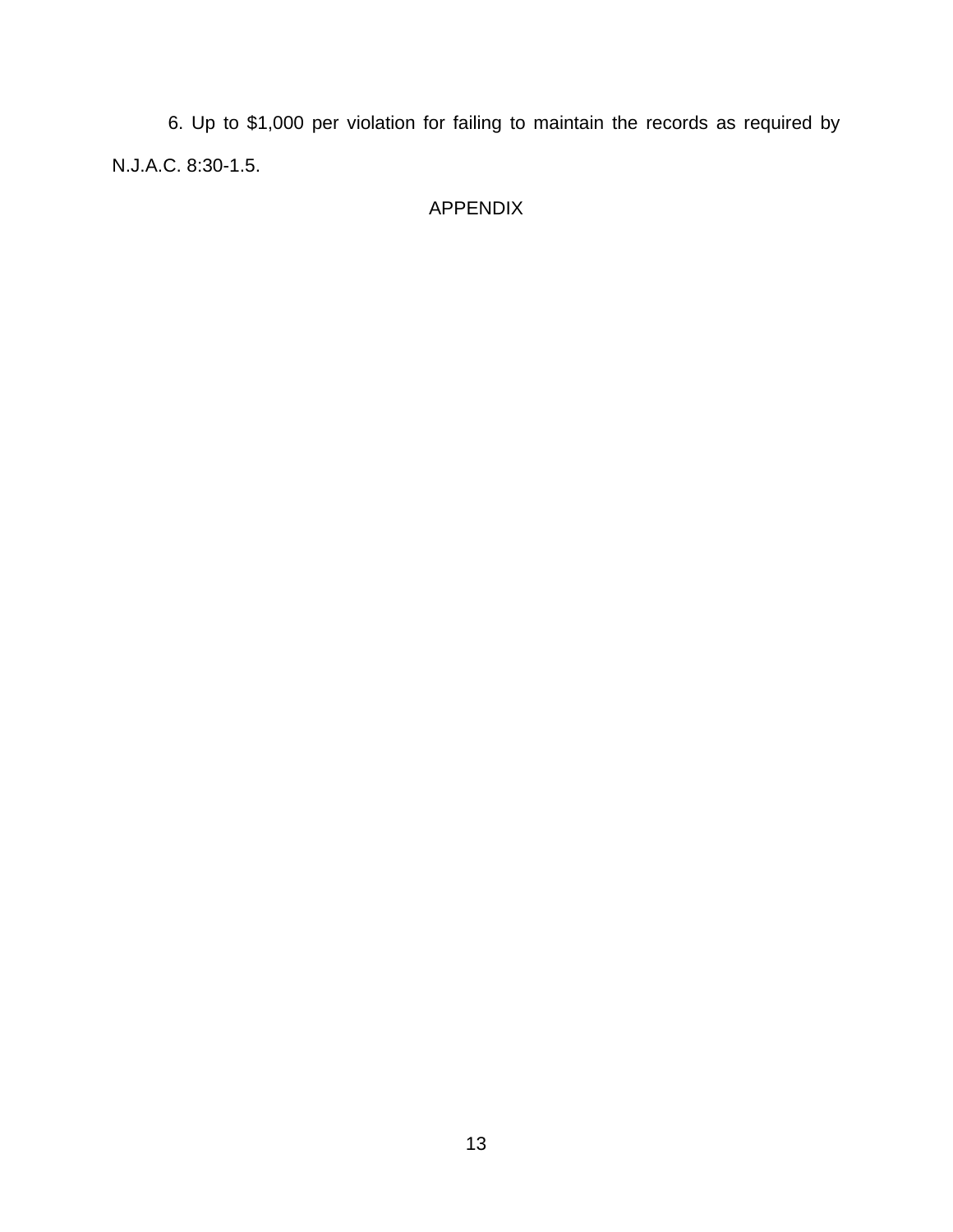# **HEALTH CARE FACILITY INQUIRY REGARDING HEALTH CARE PROFESSIONAL**

| <b>SECTION I. INQUIRY</b><br>(To be completed by inquiring health care facility)                                                                                                                                                                                                                                                                                                                                  |                                                                                                                                    |
|-------------------------------------------------------------------------------------------------------------------------------------------------------------------------------------------------------------------------------------------------------------------------------------------------------------------------------------------------------------------------------------------------------------------|------------------------------------------------------------------------------------------------------------------------------------|
| Date of Inquiry:                                                                                                                                                                                                                                                                                                                                                                                                  |                                                                                                                                    |
| Inquiring Health Care Facility:                                                                                                                                                                                                                                                                                                                                                                                   |                                                                                                                                    |
| Facility Name: <u>example and the set of the set of the set of the set of the set of the set of the set of the set of the set of the set of the set of the set of the set of the set of the set of the set of the set of the set</u>                                                                                                                                                                              |                                                                                                                                    |
|                                                                                                                                                                                                                                                                                                                                                                                                                   |                                                                                                                                    |
| Contact:                                                                                                                                                                                                                                                                                                                                                                                                          | Phone:<br><u> 1989 - Johann Barbara, martin amerikan basar dan basa dan basa dan basa dalam basa dalam basa dalam basa dala</u>    |
|                                                                                                                                                                                                                                                                                                                                                                                                                   | Fax Number:<br><u> 1989 - Jan Sterlinger, fransk politiker (</u>                                                                   |
| Receiving Health Care Facility:                                                                                                                                                                                                                                                                                                                                                                                   |                                                                                                                                    |
| Name:<br><u> 1989 - Johann Stoff, amerikansk politiker (* 1908)</u>                                                                                                                                                                                                                                                                                                                                               |                                                                                                                                    |
|                                                                                                                                                                                                                                                                                                                                                                                                                   |                                                                                                                                    |
| Contact                                                                                                                                                                                                                                                                                                                                                                                                           | Phone<br>$(if$ known):                                                                                                             |
|                                                                                                                                                                                                                                                                                                                                                                                                                   | Fax Number:                                                                                                                        |
|                                                                                                                                                                                                                                                                                                                                                                                                                   |                                                                                                                                    |
| Maiden Name/Other Name(s) Used:                                                                                                                                                                                                                                                                                                                                                                                   | <u> 1989 - Johann Barn, amerikansk politiker (d. 1989)</u>                                                                         |
|                                                                                                                                                                                                                                                                                                                                                                                                                   |                                                                                                                                    |
| Certification pursuant to N.J.A.C. 13:45E-6.1(a):                                                                                                                                                                                                                                                                                                                                                                 |                                                                                                                                    |
|                                                                                                                                                                                                                                                                                                                                                                                                                   | I certify that I am making this inquiry for the purpose of evaluating a health care professional for (check all that apply):       |
| $\Box$ Hiring<br>□ Continued employment                                                                                                                                                                                                                                                                                                                                                                           | □ Continued privileges                                                                                                             |
| Name (print):<br><u> 1980 - Jan Samuel Barbara, martin da shekara tsara 1980 - An tsara 1980 - An tsara 1980 - An tsara 1980 - An</u>                                                                                                                                                                                                                                                                             |                                                                                                                                    |
| Title (print):                                                                                                                                                                                                                                                                                                                                                                                                    |                                                                                                                                    |
| Signature:                                                                                                                                                                                                                                                                                                                                                                                                        |                                                                                                                                    |
|                                                                                                                                                                                                                                                                                                                                                                                                                   | <b>SECTION II. RESPONSE</b>                                                                                                        |
| (To be completed by receiving health care facility)                                                                                                                                                                                                                                                                                                                                                               |                                                                                                                                    |
| Date Inquiry Received:                                                                                                                                                                                                                                                                                                                                                                                            | Date Response Sent:                                                                                                                |
| Name of Health Care Professional (if different<br>from name provided above in Section I. Inquiry):                                                                                                                                                                                                                                                                                                                |                                                                                                                                    |
| Title(s) of Position(s) Held:                                                                                                                                                                                                                                                                                                                                                                                     |                                                                                                                                    |
| Dates Employed:<br>From:                                                                                                                                                                                                                                                                                                                                                                                          | To:                                                                                                                                |
| Did the health care professional receive a performance evaluation from the receiving facility?                                                                                                                                                                                                                                                                                                                    |                                                                                                                                    |
| $\Box$ No:<br>If "No," do not complete the rest of this form. Sign and date the form at Section II.                                                                                                                                                                                                                                                                                                               |                                                                                                                                    |
| $\Box$ Yes: If "Yes," complete the rest of this form.                                                                                                                                                                                                                                                                                                                                                             |                                                                                                                                    |
| (1) the evaluation has been signed by the evaluator and shared with the health care professional;<br>(2) the health care professional has had the opportunity to respond; and<br>$\Omega$ the best line of the continuation of the second contract of the state of the state of the state of the state of the state of the state of the state of the state of the state of the state of the state of the state of | Attach a copy of the health care professional's performance evaluation when returning this form to the inquiring facility only if: |

(3) the health care professional's response, if any, is being taken into consideration in completing this inquiry form.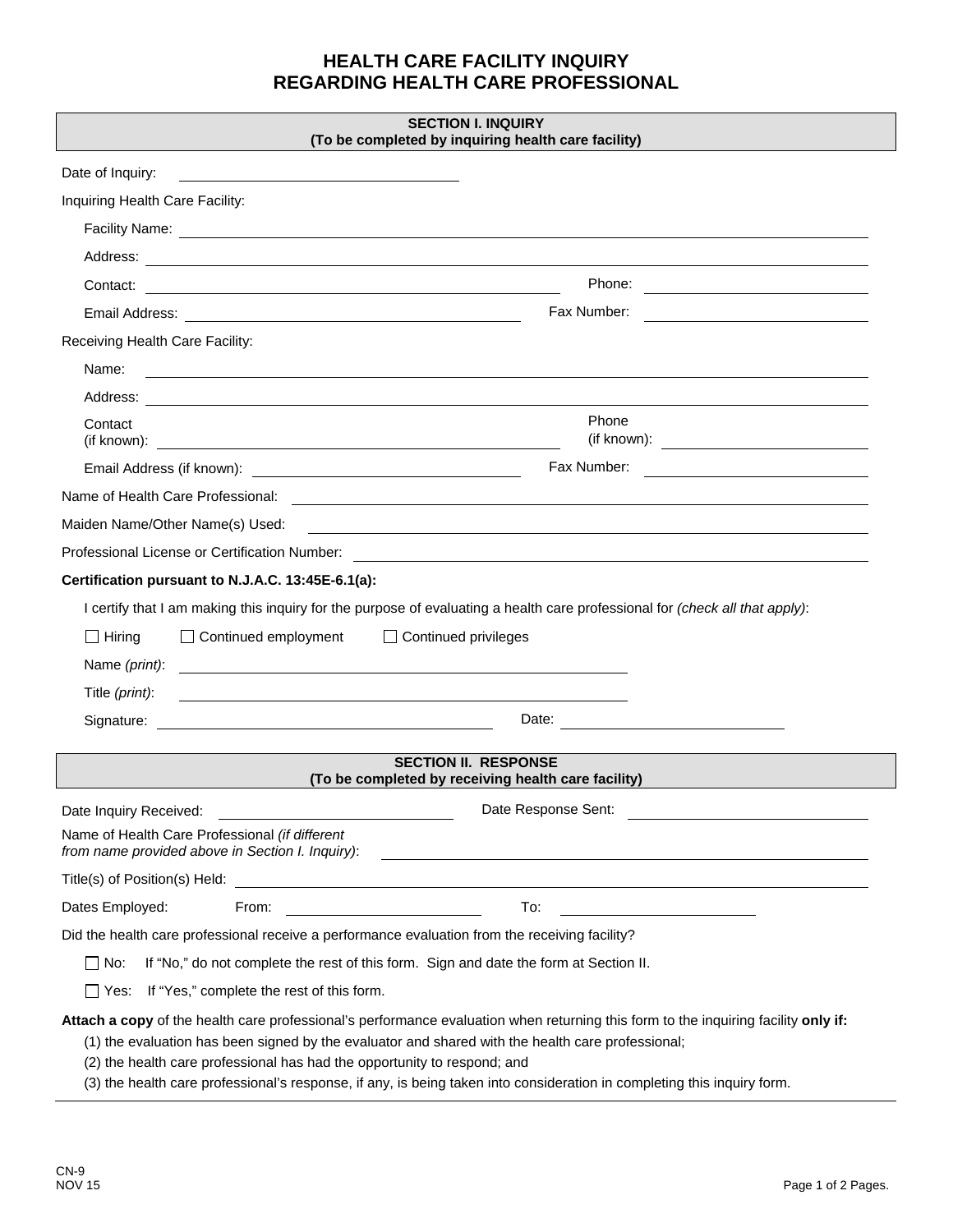#### **HEALTH CARE FACILITY INQUIRY REGARDING HEALTH CARE PROFESSIONAL (Continued)**

If the health care professional is no longer employed or holds privileges at the receiving health care facility, state the reason for the separation of the health care professional from employment and/or the cessation of the health care professional's privileges at the receiving health care facility *(attach additional sheets if necessary)*:

| Provide information about the health care professional's job performance as it relates to patient care (see instructions) (attach additional<br>sheets if necessary):                                                                                                                                                                                                                   |
|-----------------------------------------------------------------------------------------------------------------------------------------------------------------------------------------------------------------------------------------------------------------------------------------------------------------------------------------------------------------------------------------|
|                                                                                                                                                                                                                                                                                                                                                                                         |
| Is the health care professional eligible for re-employment by the receiving health care facility?<br>$\Box$ Yes<br>$\Box$ No                                                                                                                                                                                                                                                            |
|                                                                                                                                                                                                                                                                                                                                                                                         |
| During the seven years preceding the date of this inquiry, have you submitted any report about this health care professional to (check<br>all that apply):                                                                                                                                                                                                                              |
| □ the Clearinghouse Coordinator within the division pursuant to N.J.S.A. 26:2H-12.2b;                                                                                                                                                                                                                                                                                                   |
| □ the Medical Practitioner Review Panel pursuant to N.J.S.A. 26:2H-12.2a; or                                                                                                                                                                                                                                                                                                            |
| $\Box$ any Board.                                                                                                                                                                                                                                                                                                                                                                       |
| Attach copies of reports and any supporting documentation submitted to these entities when returning this form to the inquiring facility.                                                                                                                                                                                                                                               |
| Is the report pending acceptance or rejection by the Clearinghouse Coordinator?                                                                                                                                                                                                                                                                                                         |
| Yes<br>l INo                                                                                                                                                                                                                                                                                                                                                                            |
| I certify that the foregoing statements made by me are truthful and made in good faith and without malice. I am aware that if any of<br>the foregoing statements made by me are untruthful, made in bad faith, and/or with malice, I am subject to punishment and the<br>receiving health care facility is subject to penalties pursuant to N.J.S.A. 26:2H-12.2c and N.J.A.C. 8:30-1.6. |
| Name (print):                                                                                                                                                                                                                                                                                                                                                                           |
| Title (print):                                                                                                                                                                                                                                                                                                                                                                          |
| Date:<br>Signature:                                                                                                                                                                                                                                                                                                                                                                     |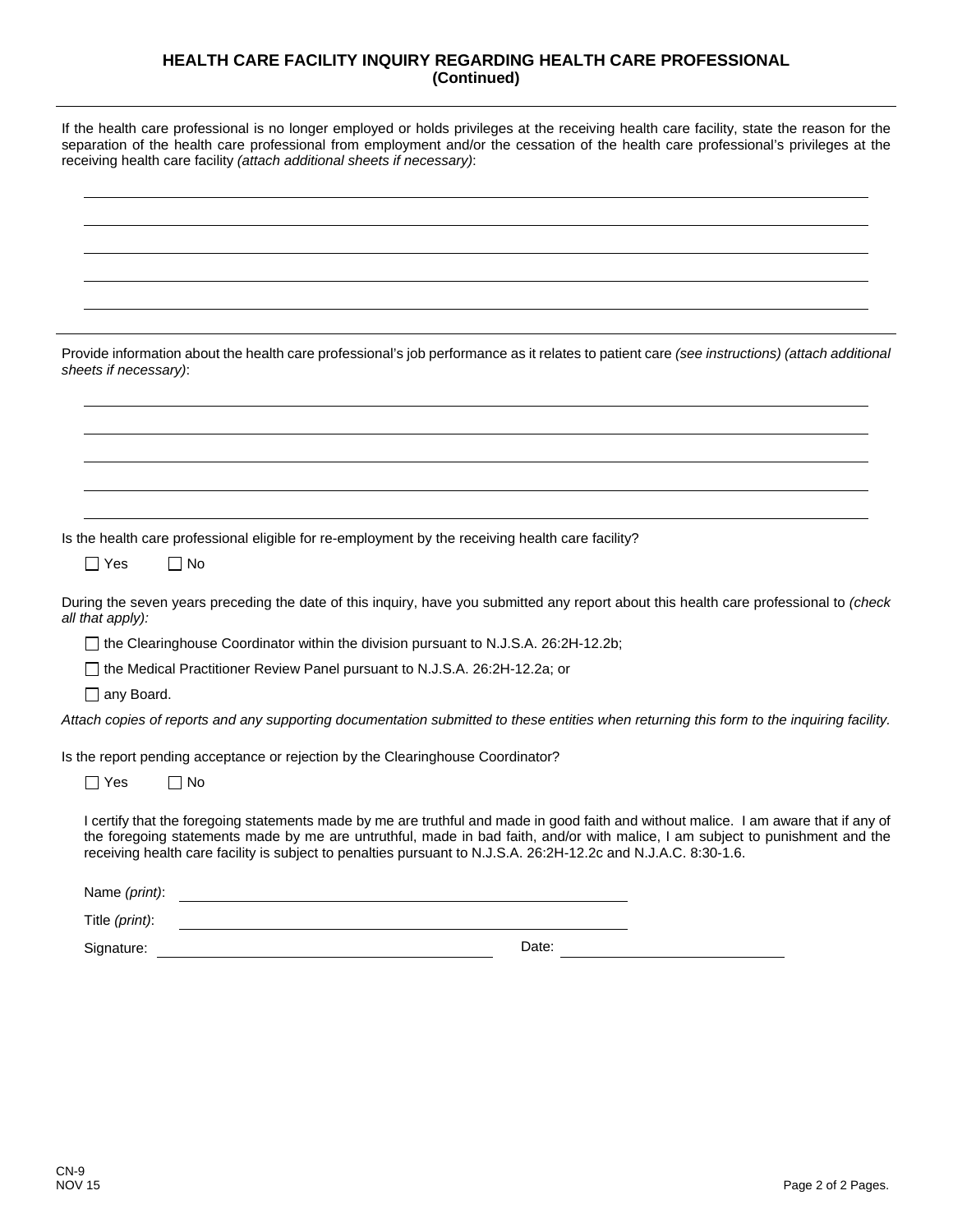#### **INSTRUCTIONS FOR COMPLETING THE HEALTH CARE FACILITY INQUIRY REGARDING HEALTH CARE PROFESSIONAL FORM**

#### **1. Purpose of form**

The Health Care Facility Inquiry Regarding Health Care Professional form is to be used by a health care **facility** (inquiring **facility**) licensed by the Department of Health to make an inquiry to another health care **facility** licensed by the Department (receiving **facility**) about a **health care professional** who is currently or was formerly employed by the receiving **facility** pursuant to the Health Care Professional Responsibility and Reporting Enhancement Act, P.L 2005, c.83 (approved May 3, 2005) ("Act"), particularly § 15, codified at N.J.S.A. 26:2H-12.2c, and the implementing rules at N.J.A.C. 8:30 and N.J.A.C. 13:45E ("rules"). A **health care entity** other than a facility, as defined below, may elect to use this form to inquire of a **facility or a health care entity**. **Facilities** that receive an inquiry from any **health care entity** shall reply using this form. When a word or term used in these instructions appears in **bold**, it refers to a term for which a definition is provided in Section 2 below.

#### **2. Definitions**

Following are definitions of words and terms used in the form as defined in the Act and/or the rules.

- **"Board"** means a professional and occupational licensing board within the **Division** of Consumer Affairs in the Department of Law and Public Safety which licenses or otherwise authorizes a health care professional to practice a health care profession.
- **"Clearinghouse Coordinator"** means a "Health Care Professional Information Clearinghouse Coordinator" as N.J.S.A. 45:1-40 uses that term, and a "Clearing House Coordinator" as N.J.A.C. 13:45E defines that term.
- **"Division"** means the Division of Consumer Affairs in the Department of Law and Public Safety.
- **"Facility"** means a health care facility licensed pursuant to P.L.1971, c.136 (N.J.S.A. 26:2H-1 et seq.).
- **"Health care entity"** means a health care **facility** licensed pursuant to P.L.1971, c.136 (C.26:2H-1 et seq.), a health maintenance organization authorized to operate pursuant to P.L.1973, c.337 (C.26:2J-1 et seq.), a carrier which offers a managed care plan regulated pursuant to P.L.1997, c.192 (C.26:2S-1 et seq.), a State or county psychiatric hospital, a State developmental center, a staffing registry, and a home care services agency as defined in section 1 of P.L.1947, c.262 (C.45:11-23).
- **"Health care professional"** means a person licensed or otherwise authorized pursuant to Title 45 or Title 52 of the Revised Statutes to practice a health care profession that is regulated by the Director of the **Division** of Consumer Affairs or by one of the following boards: the State Board of Medical Examiners, the New Jersey Board of Nursing, the New Jersey State Board of Dentistry, the New Jersey State Board of Optometrists, the New Jersey State Board of Pharmacy, the State Board of Chiropractic Examiners, the Acupuncture Examining Board, the State Board of Physical Therapy, the State Board of Respiratory Care, the Orthotics and Prosthetics Board of Examiners, the State Board of Psychological Examiners, the State Board of Social Work Examiners, the State Board of Veterinary Medical Examiners, the State Board of Examiners of Ophthalmic Dispensers and Ophthalmic Technicians, the Audiology and Speech-Language Pathology Advisory Committee, the State Board of Marriage and Family Therapy Examiners, the Occupational Therapy Advisory Council and the Certified Psychoanalysts Advisory Committee. "Health care professional" also includes a nurse aide and a personal care assistant certified by the Department of Health[ ].
- **"Medical Practitioner Review Panel"** or **"review panel"** means the Medical Practitioner Review Panel established pursuant to N.J.S.A. 45:9-19.8.
- **"Report"** means the completed written notification form used by a **health care entity** or a **health care professional** to notify the **Division**'s **Health Care Professional** Information **Clearing House Coordinator** of the types of reportable conduct set forth in the Act[.]